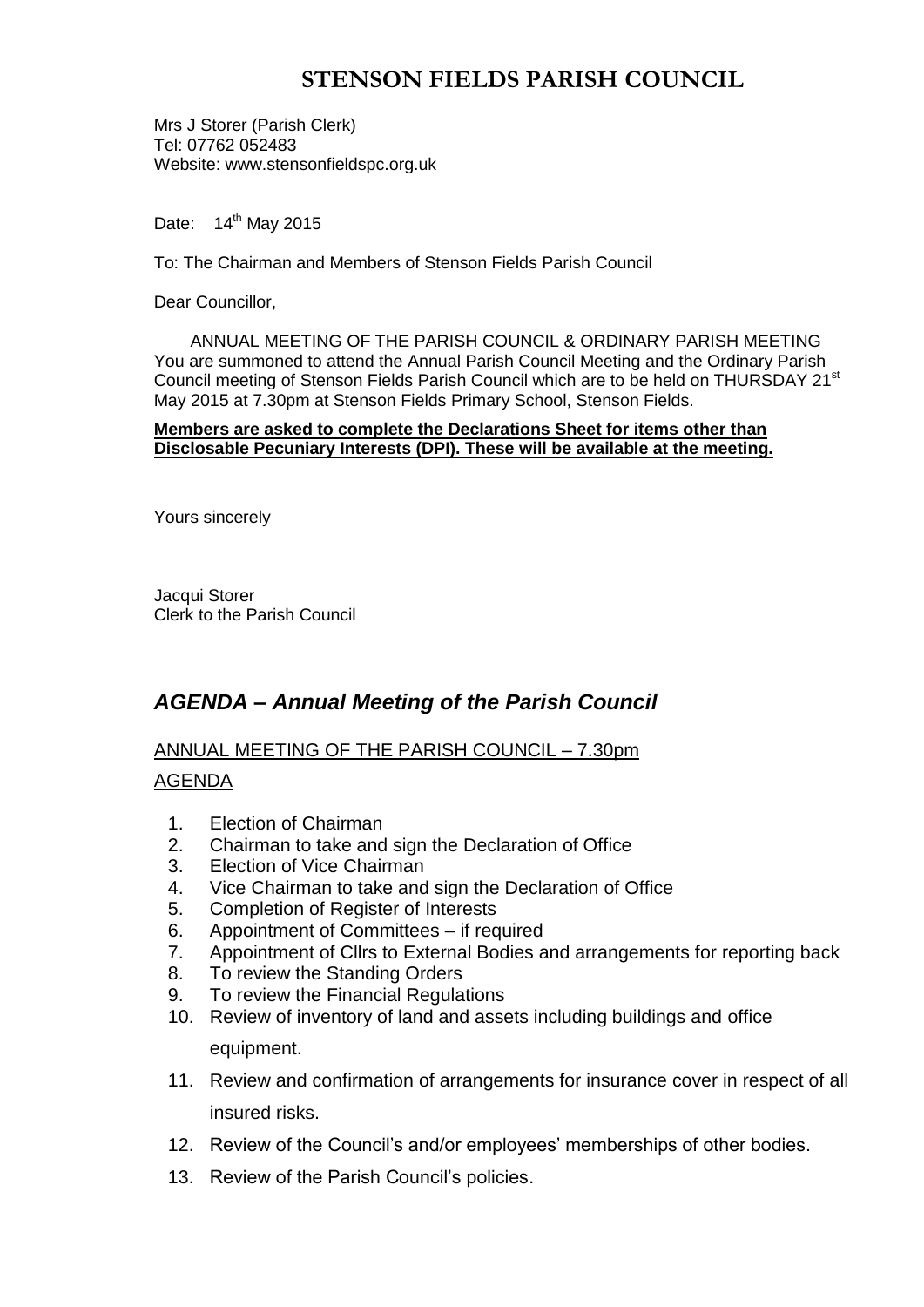*AGENDA – Ordinary Parish Council meeting – 7:45pm*

PART I – NON CONFIDENTIAL INFORMATION

- 1 To receive apologies for absence.
- 2 Variation of Order of Business
- 3 Declaration of Members Interests.

Please Note:-

(a) Members must ensure that they complete the Declarations of Interest sheet prior to the start of the meeting in respect of items other than Disclosable Pecuniary Interests and must indicate the action to be taken (i.e. to stay in the meeting, to leave the meeting or to stay in the meeting to make representations and then leave the meeting prior to any consideration or determination of the item)

(b) Where a Member indicates that they have a prejudicial interest, but wish to make representations regarding the item before leaving the meeting, those representations must be made under item (c) of Public Speaking.

The Declarations of Interests for matters other than Disclosable Pecuniary Interests will be read out from the Declaration Sheet – Members will be asked to confirm that the record is correct.

4 Public Speaking

(a) A period will be made available for members of the public and Members of the Council to comment on any matter.

(b) If the Police Liaison Officer, a County Council or District Council Member is in attendance they will be given the opportunity to raise any relevant matter.

(c) Members declaring an interest other than a Disclosable Pecuniary Interest who wish to make representations or give evidence under the National Association of Local Councils' (NALC) Code of Conduct shall do so at this stage.

- 5 To approve the Minutes of the Meeting held on  $16<sup>th</sup>$  April 2015 (Copy already circulated)
- 6 To determine which items if any from Part 1 of the Agenda should be taken with the public excluded. If the Council decides to exclude the public it will be necessary to pass a resolution in the following terms: -

**"In view of the confidential nature of item …. to consider a resolution to exclude the press and public from the meeting in accordance with the Public Bodies (Admission to Meetings) Act 1960, s1, in order to discuss the item."** 

7 Chairman's Announcements and reports.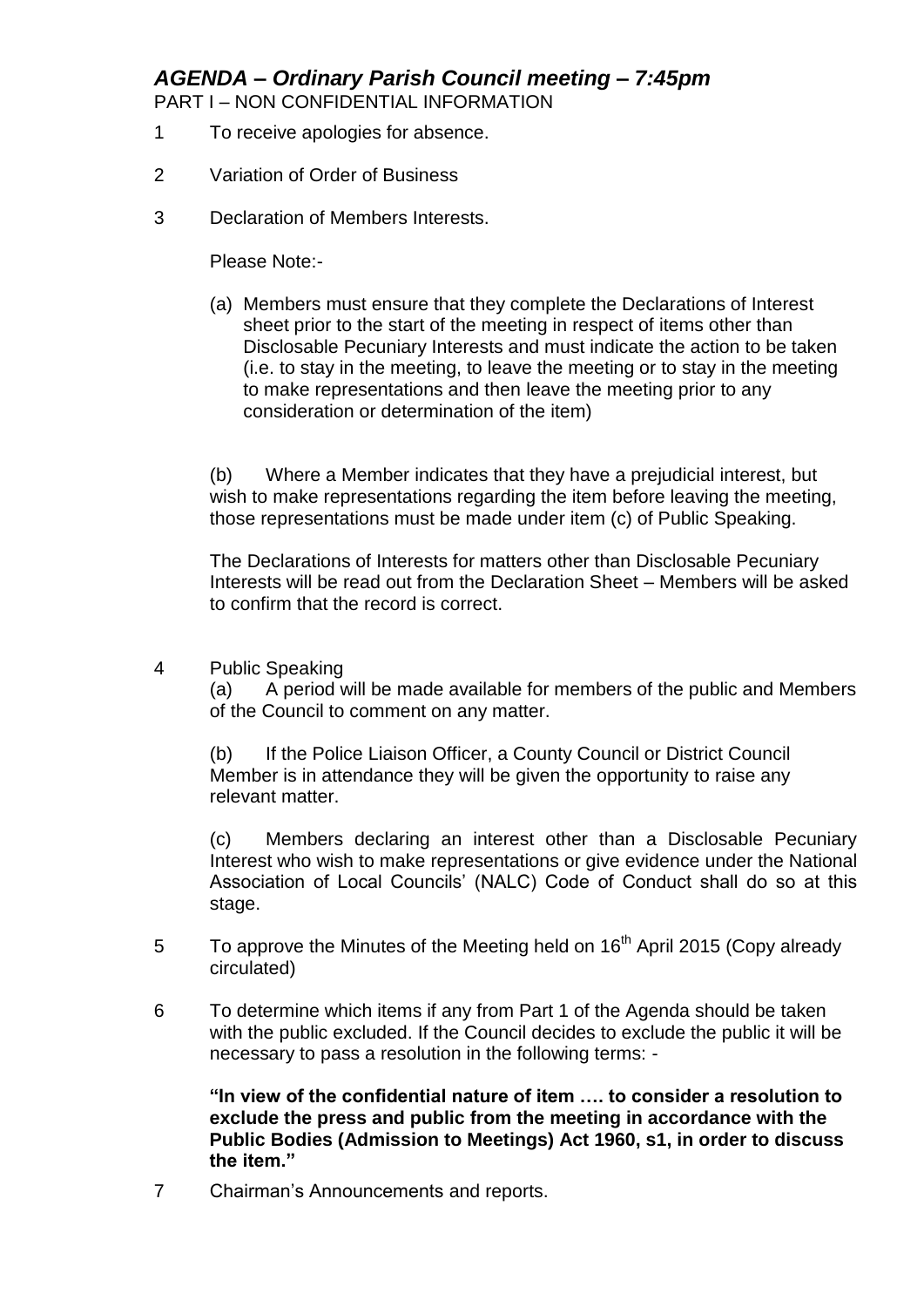(a) For the Chairman of the Parish Council to present any reports and/or amendments

(b) For the Chairman of the Parish Council to report on matters discussed during the public participation section as appropriate

- 8 Report of the Clerk on:
	- (a) Items from the last meeting
- 9 . Correspondence
	- 1. DALC various circulars
	- 2. Emails from Cllr Shepherd re Wragley Way street nameplate
	- 3. Emails from Cllr Shepherd re Bus Route 37
	- 4. SDDC Civic Council meeting  $28<sup>th</sup>$  May 2015 at 6.00pm
	- 5. Western Power Seeking clarification as to current owner for the payment of wayleaves
	- 6. Barrow upon Trent PC copying in to the request made to SDDC for an update on the proposed boundary review
	- 7. Derbyshire Law Centre Offer of membership of the organisation
	- 8. Mr S Batchelor Offering further clarification about the issuing of conditions on planning applications *Cllr Shepherd has offered to pursue this matter on behalf of the Parish Council*
	- 9. Enquiry made via the website about the ownership of the conifer trees at Fox Close
- 10. Finance
	- (a) Accounts for Payment
	- (b) To consider any amendments to the Risk Assessment
	- (c) Insurance renewal
	- (d) Waste collection agreement
- 11. To consider Planning Applications
- 12. To consider the filling of the vacancies on the Parish Council
- 13. Police Issues/Speed Limits/Road Safety
- 14. Saxon Gate at Newton Village Development, Stenson Road
- 15. Proposed Community Centre update and to consider whether the Parish Council will agree to take on the management of the Community Centre.
- 16. Lengthsman Scheme
- 17. To consider whether to undertake a Neighbourhood Development Plan (NDP)
- 18. Environment
- 19. To receive any update on the proposed Parish Boundary Changes
- 20. Consultations
	- None at time of producing the agenda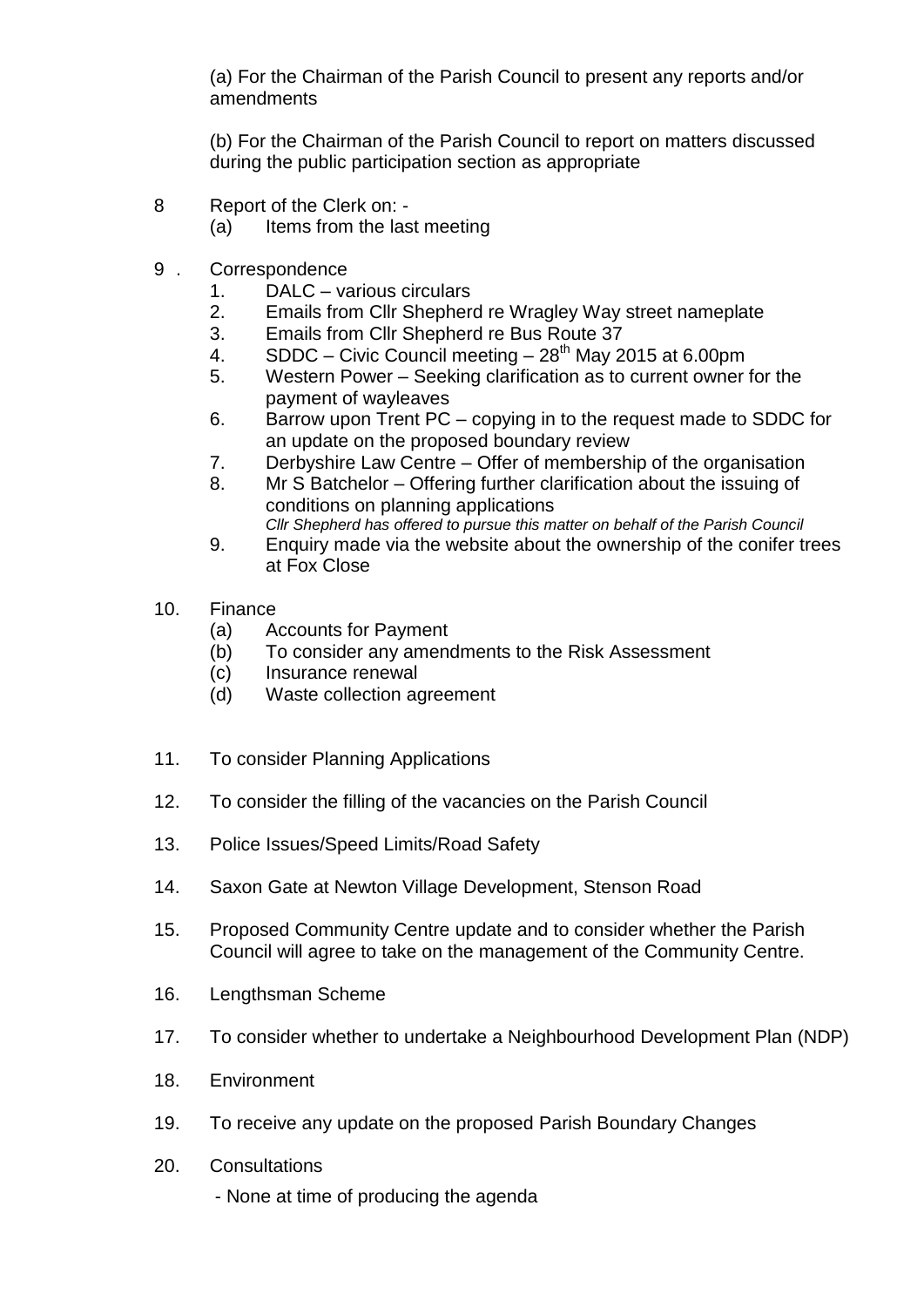- 21. Items for information only
	- (a) Reports from Meetings attended
	- (b) Notification of Forthcoming meetings

## PART II – CONFIDENTIAL INFORMATION

- 22. To move the following resolution "That in view of the confidential nature of the business about to be transacted (in respect of the personal situation of an employee which could result in legal proceedings) it is advisable in the public interest, that the press and public be temporarily excluded and they are instructed to withdraw."
- 23. Date of next meeting  $-18^{th}$  June 2015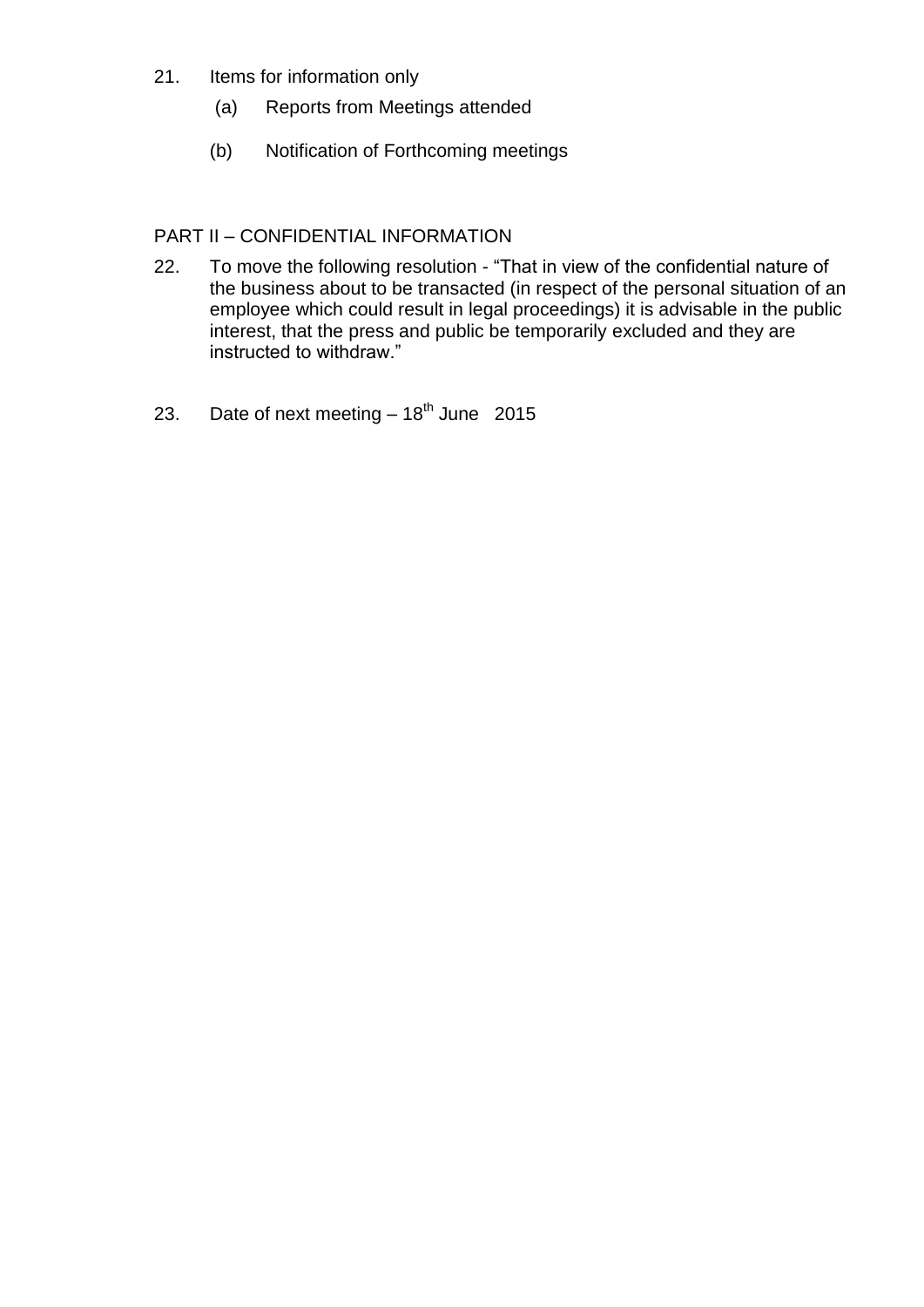## **CLERK's REPORT – MAY 2015**

## AGENDA No

8. Matters from last meeting

Min 309/15 – The basic website is now available to view at http://www.stensonfieldspc.org.uk

Min 309/15 g) The sunken drain cover and cracked road surface has been reported to DCC; repairs are awaited.

Min 334/15 – The numerous potholes have been reported to DCC. It is noted that the response by Derby City Council to potholes is significantly better than DCC's response.

Min 338/15 b) the graffiti on the play equipment at Fox Close has been reported to SDDC.

### 10. Finance

| Payments                 |                                                    |         |
|--------------------------|----------------------------------------------------|---------|
| Salary payments to staff |                                                    |         |
| Mr B Wood                | Internal Audit for 2014/15                         | £44.10  |
| Nadine Cooper            | Construction and maintenance of website            | £227.46 |
| <b>CIIr C Fellows</b>    | Quarterly phone payment (Chair'a allowance) £25.69 |         |

### 11. Planning

Applications

9 2015 0329 – The proposed single storey extension at 3 Caerhays Court, Stenson Fields.

9 2015 0311 – The erection of an extension at 67 Beaufort Road, Stenson Fields

9 2015 0337 – The proposed conservatory at 23 Zetland Crescent, Stenson Fields

9 2015 0408 – The proposed single storey rear extension, with eaves of 2.3m and maximum height of 3.9m extending 3.5m from the rear wall at 1 Zetland Crescent, Stenson Fields

### Decisions

9 2015 0085 – The erection of an extension and retention of side access gates at 1 Braemar Close, Stenson Fields GRANTED, subject to conditions

### 12. Parish Council Vacancies

The Parish Council has four vacancies following the Parish Council elections on  $7<sup>th</sup>$  Mav. There has been one firm expression of interest shown to date and the Parish Council is requested to consider this application and to make a decision as to whether it wishes to invite the applicant to join the Parish Council or not.

NALC has issued guidance on the co-option of Parish Councillors for the Parish Council to follow when making its decision as to whether to co-opt the person.

### 15. Community Centre

At the Parish Council meeting in April 2015, Ian Hey (SDDC Community Partnership